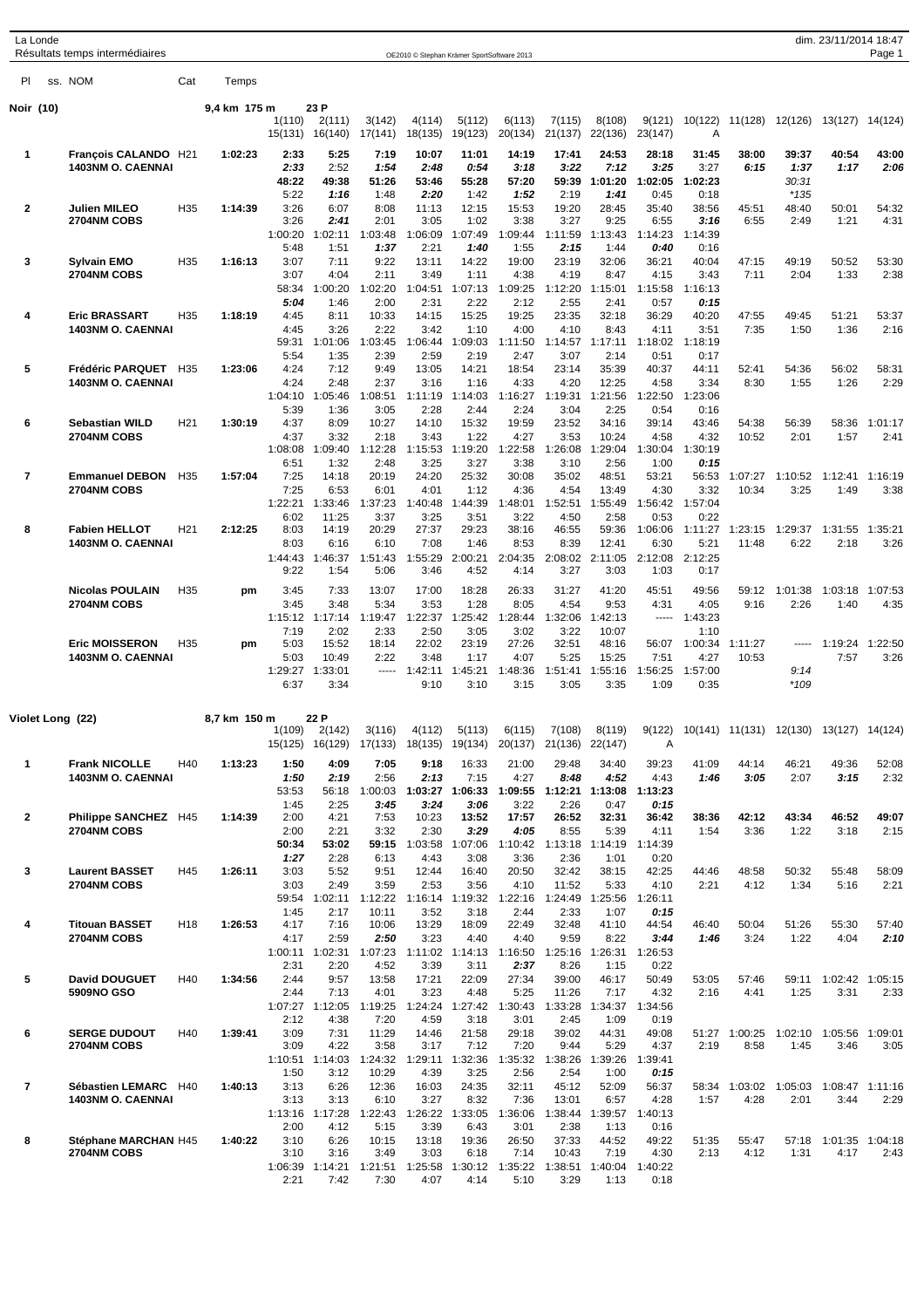| La Londe          | Résultats temps intermédiaires                           |                 |              |                   |                                   |                   |                   | OE2010 © Stephan Krämer SportSoftware 2013 |                   |                                  |                         |                 |                                                |                  |                                         | dim. 23/11/2014 18:47 | Page 2          |
|-------------------|----------------------------------------------------------|-----------------|--------------|-------------------|-----------------------------------|-------------------|-------------------|--------------------------------------------|-------------------|----------------------------------|-------------------------|-----------------|------------------------------------------------|------------------|-----------------------------------------|-----------------------|-----------------|
| PI.               | ss. NOM                                                  | Cat             | Temps        |                   |                                   |                   |                   |                                            |                   |                                  |                         |                 |                                                |                  |                                         |                       |                 |
| Violet Long  (22) |                                                          |                 | 8,7 km 150 m |                   | 22 P                              | (suite)           |                   |                                            |                   |                                  |                         |                 |                                                |                  |                                         |                       |                 |
|                   |                                                          |                 |              | 1(109)<br>15(125) | 2(142)<br>16(129)                 | 3(116)<br>17(133) | 4(112)<br>18(135) | 5(113)<br>19(134)                          | 6(115)<br>20(137) | 7(108)<br>21(136)                | 8(119)<br>22(147)       | 9(122)<br>Α     |                                                |                  | 10(141) 11(131) 12(130) 13(127) 14(124) |                       |                 |
|                   |                                                          |                 |              |                   |                                   |                   |                   |                                            |                   |                                  |                         |                 |                                                |                  |                                         |                       |                 |
| 9                 | Eric VAN TORHOUD H45<br><b>1403NM O. CAENNAI</b>         |                 | 1:43:59      | 2:35<br>2:35      | 5:30<br>2:55                      | 9:31<br>4:01      | 13:00<br>3:29     | 18:11<br>5:11                              | 23:34<br>5:23     | 41:42<br>18:08                   | 47:54<br>6:12           | 55:35<br>7:41   | 58:32<br>2:57                                  | 1:06:36<br>8:04  | 1:08:09<br>1:33                         | 1:12:56<br>4:47       | 1:15:40<br>2:44 |
|                   |                                                          |                 |              | 1:17:45<br>2:05   | 1:21:10<br>3:25                   | 1:26:48<br>5:38   | 1:31:34<br>4:46   | 1:35:03<br>3:29                            | 1:38:33<br>3:30   | 1:41:50<br>3:17                  | 1:43:40<br>1:50         | 1:43:59<br>0:19 |                                                |                  |                                         |                       |                 |
| 10                | <b>Pascal HEURTAUX</b>                                   | H45             | 1:44:04      | 3:51              | 8:38                              | 13:21             | 17:19             | 23:45                                      | 29:54             | 42:07                            | 50:51                   | 57:56           | 1:01:43                                        | 1:06:19          | 1:08:10                                 | 1:12:36               | 1:15:40         |
|                   | <b>1408NM VIK'AZIM</b>                                   |                 |              | 3:51<br>1:17:48   | 4:47<br>1:21:15                   | 4:43<br>1:28:19   | 3:58<br>1:33:30   | 6:26<br>1:36:54                            | 6:09<br>1:39:53   | 12:13<br>1:42:34                 | 8:44<br>1:43:45         | 7:05<br>1:44:04 | 3:47                                           | 4:36             | 1:51                                    | 4:26                  | 3:04            |
|                   |                                                          |                 |              | 2:08              | 3:27                              | 7:04              | 5:11              | 3:24                                       | 2:59              | 2:41                             | 1:11                    | 0:19            |                                                |                  |                                         |                       |                 |
| 11                | <b>Kelig HEURTAUX</b><br><b>1403NM O. CAENNAI</b>        | H <sub>18</sub> | 1:44:27      | 2:37<br>2:37      | 7:00<br>4:23                      | 10:32<br>3:32     | 14:01<br>3:29     | 18:59<br>4:58                              | 23:38<br>4:39     | 34:58<br>11:20                   | 41:02<br>6:04           | 45:13<br>4:11   | 49:20<br>4:07                                  | 1:00:58<br>11:38 | 1:02:05<br>1:07                         | 1:05:57<br>3:52       | 1:10:47<br>4:50 |
|                   |                                                          |                 |              | 1:12:28           | 1:14:56                           | 1:23:09           | 1:28:37           | 1:32:51                                    | 1:36:04           | 1:43:20                          | 1:43:58                 | 1:44:27         |                                                |                  |                                         |                       |                 |
| 12                | <b>Laurent LEMAITRE</b>                                  | H45             | 1:44:40      | 1:41<br>2:32      | 2:28<br>5:43                      | 8:13<br>13:18     | 5:28<br>16:45     | 4:14<br>24:26                              | 3:13<br>30:07     | 7:16<br>42:14                    | 0:38<br>50:03           | 0:29<br>55:23   | 57:59                                          | 1:02:59          | 1:04:53                                 | 1:09:39               | 1:13:15         |
|                   | <b>2704NM COBS</b>                                       |                 |              | 2:32              | 3:11                              | 7:35              | 3:27              | 7:41                                       | 5:41              | 12:07                            | 7:49                    | 5:20            | 2:36                                           | 5:00             | 1:54                                    | 4:46                  | 3:36            |
|                   |                                                          |                 |              | 1:15:27<br>2:12   | 1:18:22<br>2:55                   | 1:27:03<br>8:41   | 1:32:09<br>5:06   | :36:18<br>-1<br>4:09                       | 1:39:43<br>3:25   | 1:43:04<br>3:21                  | 1:44:23<br>1:19         | 1:44:40<br>0:17 |                                                |                  |                                         |                       |                 |
| 13                | <b>J-Pierre PICARD</b><br>2704NM COBS                    | H40             | 1:46:00      | 3:06<br>3:06      | 7:04<br>3:58                      | 14:22<br>7:18     | 17:27<br>3:05     | 26:55<br>9:28                              | 32:36<br>5:41     | 42:27<br>9:51                    | 51:29<br>9:02           | 57:54<br>6:25   | 1:00:16<br>2:22                                | 1:05:39<br>5:23  | 1:07:25<br>1:46                         | 1:11:23<br>3:58       | 1:14:38<br>3:15 |
|                   |                                                          |                 |              | 1:18:34           | 1:20:43                           | 1:27:00           | 1:35:52           | 1:39:02                                    | 1:41:48           | 1:44:39                          | 1:45:44                 | 1:46:00         |                                                |                  |                                         |                       |                 |
| 14                | Laurent SPRECHER H45                                     |                 | 1:49:29      | 3:56<br>3:07      | 2:09<br>6:32                      | 6:17<br>11:38     | 8:52<br>14:40     | 3:10<br>24:40                              | 2:46<br>30:00     | 2:51<br>42:06                    | 1:05<br>49:42           | 0:16<br>55:05   | 57:35                                          | 1:02:10          | 1:04:31                                 | 1:09:11               | 1:12:34         |
|                   | <b>2704NM COBS</b>                                       |                 |              | 3:07              | 3:25                              | 5:06              | 3:02              | 10:00                                      | 5:20              | 12:06                            | 7:36                    | 5:23            | 2:30                                           | 4:35             | 2:21                                    | 4:40                  | 3:23            |
|                   |                                                          |                 |              | 1:14:57<br>2:23   | 1:17:55<br>2:58                   | 1:26:42<br>8:47   | 1:32:01<br>5:19   | 1:36:18<br>4:17                            | 1:40:58<br>4:40   | 1:47:30<br>6:32                  | 1:49:03<br>1:33         | 1:49:29<br>0:26 |                                                |                  |                                         |                       |                 |
| 15                | <b>Nicolas FREMONT</b>                                   | H45             | 1:50:39      | 2:54<br>2:54      | 9:09<br>6:15                      | 14:02<br>4:53     | 17:02<br>3:00     | 20:57<br>3:55                              | 25:58<br>5:01     | 45:45<br>19:47                   | 53:59<br>8:14           | 58:48<br>4:49   | 1:02:39<br>3:51                                | 1:11:26<br>8:47  | 1:13:43<br>2:17                         | 1:17:56<br>4:13       | 1:21:42<br>3:46 |
|                   | <b>2704NM COBS</b>                                       |                 |              | 1:24:01           | 1:28:07                           | 1:35:47           | 1:39:40           | 1:43:04                                    | 1:47:01           | 1:49:26                          | 1:50:19                 | 1:50:39         |                                                |                  |                                         |                       |                 |
| 16                | <b>AXELLE BRIERE</b>                                     | D35             | 1:59:40      | 2:19<br>4:06      | 4:06<br>9:22                      | 7:40<br>14:43     | 3:53<br>19:43     | 3:24<br>27:09                              | 3:57<br>34:35     | 2:25<br>49:39                    | 0:53<br>57:48           | 0:20<br>1:04:11 |                                                | 1:07:50 1:13:28  | 1:16:31                                 | 1:22:10               | 1:25:59         |
|                   | <b>2704NM COBS</b>                                       |                 |              | 4:06              | 5:16                              | 5:21              | 5:00              | 7:26                                       | 7:26              | 15:04                            | 8:09                    | 6:23            | 3:39                                           | 5:38             | 3:03                                    | 5:39                  | 3:49            |
|                   |                                                          |                 |              | 1:28:46<br>2:47   | 1:31:53<br>3:07                   | 1:39:41<br>7:48   | 1:45:51<br>6:10   | 1:50:07<br>4:16                            | 1:54:21<br>4:14   | 1:58:13<br>3:52                  | 1:59:21<br>1:08         | 1:59:40<br>0:19 |                                                |                  |                                         |                       |                 |
| 17                | Sarah BINAY                                              | D <sub>20</sub> | 2:05:37      | 6:27              | 11:49                             | 17:00             | 21:46             | 28:05                                      | 35:52             | 52:31                            | 1:03:40                 | 1:10:17         | 1:12:26                                        | 1:17:39          | 1:19:27                                 | 1:25:26               | 1:29:37         |
|                   | <b>2704NM COBS</b>                                       |                 |              | 6:27<br>1:32:06   | 5:22<br>1:35:56                   | 5:11<br>1:46:04   | 4:46<br>1:51:10   | 6:19<br>1:56:14                            | 7:47<br>2:00:28   | 16:39<br>2:03:54                 | 11:09<br>2:05:13        | 6:37<br>2:05:37 | 2:09                                           | 5:13             | 1:48                                    | 5:59                  | 4:11            |
|                   |                                                          |                 |              | 2:29              | 3:50                              | 10:08             | 5:06              | 5:04                                       | 4:14              | 3:26                             | 1:19                    | 0:24            |                                                |                  |                                         |                       |                 |
| 18                | Adèle VAN TORHOU D20<br><b>1403NM O. CAENNAI</b>         |                 | 2:05:39      | 3:24<br>3:24      | 7:43<br>4:19                      | 12:22<br>4:39     | 15:51<br>3:29     | 21:34<br>5:43                              | 28:45<br>7:11     | 45:02<br>16:17                   | 53:01<br>7:59           | 1:00:33<br>7:32 | 1:03:20<br>2:47                                | 1:18:08<br>14:48 | 1:19:53<br>1:45                         | 1:24:35<br>4:42       | 1:27:44<br>3:09 |
|                   |                                                          |                 |              | 1:29:54<br>2:10   | 1:32:49<br>2:55                   | 1:40:05<br>7:16   | 1:50:39<br>10:34  | 1:54:58<br>4:19                            | 1:58:30<br>3:32   | 2:02:10<br>3:40                  | 2:05:20<br>3:10         | 2:05:39<br>0:19 |                                                |                  |                                         |                       |                 |
| 19                | Xavier BRIERE                                            | H40             | 2:20:11      | 3:43              | 8:33                              | 15:06             | 20:06             | 28:30                                      | 41:57             | 57:31                            | 1:07:36                 | 1:16:31         | 1:19:21                                        | 1:24:28          | 1:27:28                                 | 1:34:22               | 1:37:58         |
|                   | 2704NM COBS                                              |                 |              | 3:43              | 4:50<br>1:41:06 1:45:09           | 6:33<br>1:58:44   | 5:00<br>2:04:51   | 8:24<br>2:09:53                            | 13:27             | 15:34<br>2:14:00 2:18:41 2:19:52 | 10:05                   | 8:55<br>2:20:11 | 2:50                                           | 5:07             | 3:00                                    | 6:54                  | 3:36            |
|                   |                                                          |                 |              | 3:08              | 4:03                              | 13:35             | 6:07              | 5:02                                       | 4:07              | 4:41                             | 1:11                    | 0:19            |                                                |                  |                                         |                       |                 |
| 20                | Noémie BEAUVISAG D21<br><b>2704NM COBS</b>               |                 | 2:29:06      | 3:17<br>3:17      | 7:52<br>4:35                      | 30:27<br>22:35    | 34:08<br>3:41     | 42:19<br>8:11                              | 49:34<br>7:15     | 14:41                            | 1:04:15 1:14:02<br>9:47 | 1:21:02<br>7:00 | 1:24:39 1:36:11<br>3:37                        | 11:32            | 1:39:09<br>2:58                         | 1:45:11<br>6:02       | 1:49:22<br>4:11 |
|                   |                                                          |                 |              |                   | 1:51:22 1:56:15                   | 2:08:21           |                   | 2:16:34 2:20:50                            | 2:24:26           |                                  | 2:27:27 2:28:31 2:29:06 |                 |                                                |                  |                                         |                       |                 |
|                   | <b>Benoît DUDOUT</b>                                     | H40             | pm           | 2:00<br>6:55      | 4:53<br>11:26                     | 12:06<br>15:32    | 8:13<br>19:02     | 4:16<br>1.1.1.1                            | 3:36<br>34:35     | 3:01<br>44:20                    | 1:04<br>50:54           | 0:35<br>-----   |                                                | 1:04:57 1:10:47  | 1:12:46                                 | 1:17:52               | 1:21:10         |
|                   | 1307PR ACA AIX EN                                        |                 |              | 6:55              | 4:31                              | 4:06              | 3:30              |                                            | 15:33             | 9:45                             | 6:34                    |                 | 14:03                                          | 5:50             | 1:59                                    | 5:06                  | 3:18            |
|                   |                                                          |                 |              | 1:23:13<br>2:03   | $\cdots$                          | 1:35:33<br>12:20  |                   | $-- - 1:40:49$<br>5:16                     | 1:45:10<br>4:21   | 1:48:32<br>3:22                  | 1:50:48<br>2:16         | 1:51:27<br>0:39 |                                                |                  |                                         |                       |                 |
|                   | <b>Clémentine GLAUDI D20</b>                             |                 | bandon       | 3:01              | 7:47                              | 14:49             | 20:22             | 28:31                                      | 44:10             | -----                            | -----                   | -----           |                                                |                  |                                         |                       |                 |
|                   | <b>1403NM O. CAENNAI</b>                                 |                 |              | 3:01<br>-----     | 4:46<br>-----                     | 7:02<br>-----     | 5:33<br>-----     | 8:09<br>-----                              | 15:39<br>-----    | -----                            | -----                   |                 |                                                |                  |                                         |                       |                 |
|                   |                                                          |                 |              |                   |                                   |                   |                   |                                            |                   |                                  |                         |                 |                                                |                  |                                         |                       |                 |
| Violet Moyen (11) |                                                          |                 | 6,3 km 150 m | 1(108)            | 19 P<br>2(142)<br>15(131) 16(139) | 3(114)<br>17(134) | 4(112)            | 5(117)<br>18(136) 19(147)                  | 6(138)<br>Α       | 7(121)                           | 8(120)                  |                 | 9(130) 10(129) 11(140) 12(122) 13(123) 14(133) |                  |                                         |                       |                 |
| 1                 | <b>Benoit SANDEVOIR H50</b>                              |                 | 52:50        | 1:51              | 5:25                              | 8:45              | 10:00             | 12:19                                      | 15:23             | 20:55                            | 21:59                   | 26:58           | 27:57                                          | 31:19            | 33:35                                   | 35:10                 | 35:58           |
|                   | <b>1403NM O. CAENNAI</b>                                 |                 |              | 1:51              | 3:34                              | 3:20              | 1:15              | 2:19                                       | 3:04              | 5:32                             | 1:04                    | 4:59            | 0:59                                           | 3:22             | 2:16                                    | 1:35                  | 0:48            |
|                   |                                                          |                 |              | 38:50<br>2:52     | 41:27<br>2:37                     | 46:56<br>5:29     | 51:23<br>4:27     | 52:28<br>1:05                              | 52:50<br>0:22     |                                  |                         |                 |                                                |                  |                                         |                       |                 |
| $\mathbf{2}$      | <b>Christine ANTOINE</b> D45<br><b>1403NM O. CAENNAI</b> |                 | 1:04:37      | 2:31<br>2:31      | 4:30<br>1:59                      | 8:48<br>4:18      | 10:18<br>1:30     | 13:25<br>3:07                              | 17:19<br>3:54     | 23:26<br>6:07                    | 24:49<br>1:23           | 30:10<br>5:21   | 31:38<br>1:28                                  | 35:25<br>3:47    | 38:21<br>2:56                           | 40:23<br>2:02         | 41:41<br>1:18   |
|                   |                                                          |                 |              | 46:31             | 50:17                             | 58:12             | 1:02:43           | 1:04:14                                    | 1:04:37           |                                  |                         |                 |                                                |                  |                                         |                       |                 |
| 3                 | <b>Marie GRENDEL</b>                                     | D40             | 1:18:47      | 4:50<br>2:38      | 3:46<br>4:55                      | 7:55<br>9:36      | 4:31<br>12:26     | 1:31<br>15:03                              | 0:23<br>19:12     | 26:00                            | 27:41                   | 33:16           | 37:51                                          | 42:10            | 45:30                                   | 47:34                 | 48:50           |
|                   | 2704NM COBS                                              |                 |              | 2:38              | 2:17                              | 4:41              | 2:50              | 2:37                                       | 4:09              | 6:48                             | 1:41                    | 5:35            | 4:35                                           | 4:19             | 3:20                                    | 2:04                  | 1:16            |
|                   |                                                          |                 |              | 53:03<br>4:13     | 1:00:58<br>7:55                   | 1:09:56<br>8:58   | 1:15:52<br>5:56   | 1:17:52<br>2:00                            | 1:18:47<br>0:55   |                                  |                         |                 |                                                |                  |                                         |                       |                 |
| 4                 | Laurent COMPERE H50<br><b>1403NM O. CAENNAI</b>          |                 | 1:24:50      | 3:09<br>3:09      | 5:06<br>1:57                      | 10:09<br>5:03     | 11:54<br>1:45     | 18:02<br>6:08                              | 23:21<br>5:19     | 30:44<br>7:23                    | 32:33<br>1:49           | 39:21<br>6:48   | 40:52<br>1:31                                  | 45:53<br>5:01    | 49:31<br>3:38                           | 53:46<br>4:15         | 55:03<br>1:17   |
|                   |                                                          |                 |              | 1:00:41           | 1:07:32                           | 1:14:55           | 1:23:18           | 1:24:26                                    | 1:24:50           |                                  |                         |                 |                                                |                  |                                         |                       |                 |
|                   |                                                          |                 |              | 5:38              | 6:51                              | 7:23              | 8:23              | 1:08                                       | 0:24              |                                  |                         |                 |                                                |                  |                                         |                       |                 |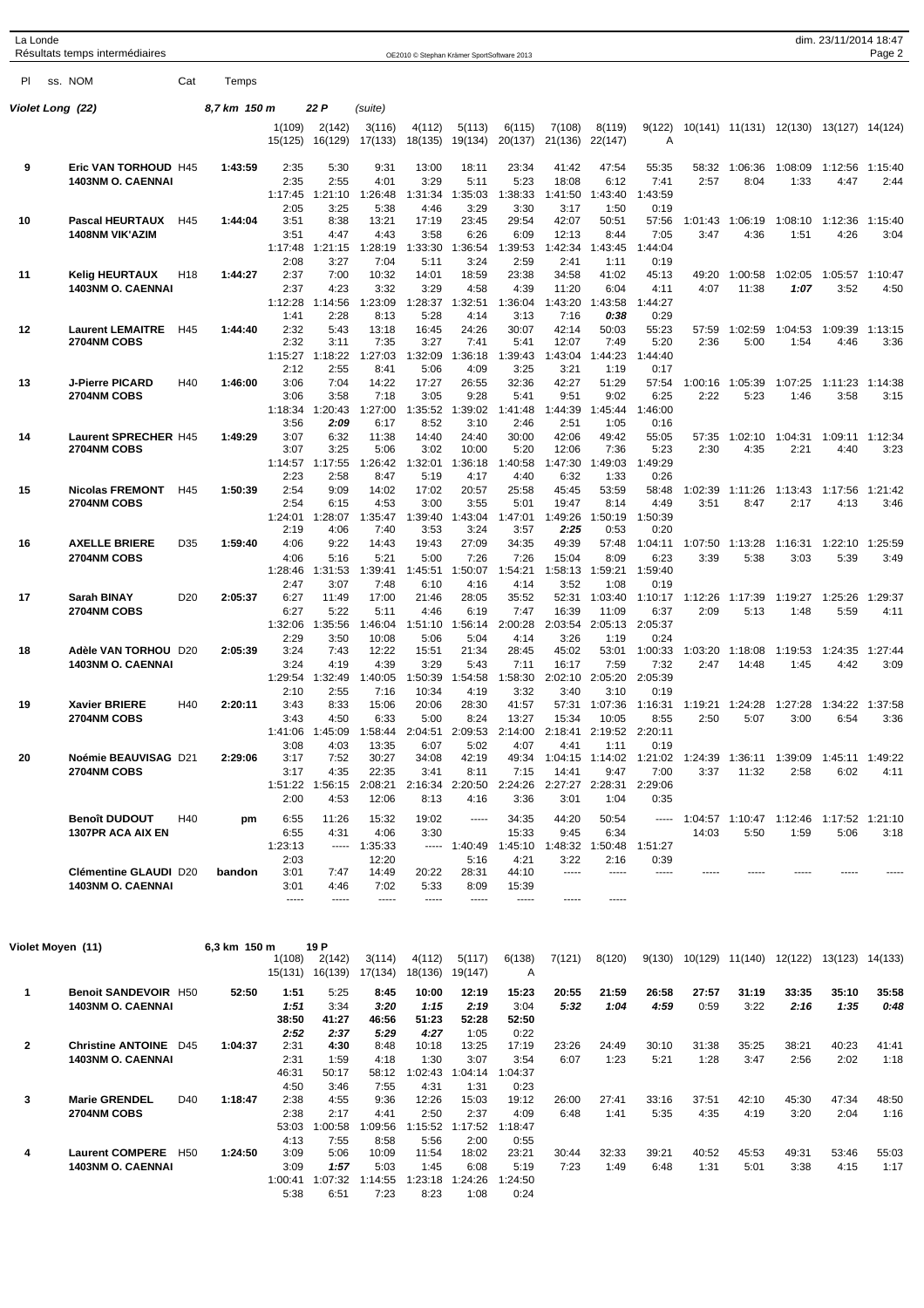| La Londe          | Résultats temps intermédiaires                   |                 |              |                   |                   |                   | OE2010 © Stephan Krämer SportSoftware 2013 |                   |                 |                  |                 |                 |                           |                 |                                                | dim. 23/11/2014 18:47 | Page 3          |
|-------------------|--------------------------------------------------|-----------------|--------------|-------------------|-------------------|-------------------|--------------------------------------------|-------------------|-----------------|------------------|-----------------|-----------------|---------------------------|-----------------|------------------------------------------------|-----------------------|-----------------|
| PI.               | ss. NOM                                          | Cat             | Temps        |                   |                   |                   |                                            |                   |                 |                  |                 |                 |                           |                 |                                                |                       |                 |
| Violet Moyen (11) |                                                  |                 | 6,3 km 150 m |                   | 19 P              | (suite)           |                                            |                   |                 |                  |                 |                 |                           |                 |                                                |                       |                 |
|                   |                                                  |                 |              | 1(108)<br>15(131) | 2(142)<br>16(139) | 3(114)<br>17(134) | 4(112)<br>18(136)                          | 5(117)<br>19(147) | 6(138)<br>A     | 7(121)           | 8(120)          | 9(130)          |                           | 10(129) 11(140) | 12(122)                                        | 13(123) 14(133)       |                 |
| 5                 | Claire MOISSERON D45                             |                 | 1:26:08      | 3:14              | 6:10              | 11:42             | 13:30                                      | 17:53             | 22:46           | 29:51            | 32:34           | 38:38           | 40:18                     | 50:04           | 54:33                                          | 57:21                 | 58:32           |
|                   | <b>1403NM O. CAENNAI</b>                         |                 |              | 3:14              | 2:56              | 5:32              | 1:48                                       | 4:23              | 4:53            | 7:05             | 2:43            | 6:04            | 1:40                      | 9:46            | 4:29                                           | 2:48                  | 1:11            |
|                   |                                                  |                 |              | 1:02:58<br>4:26   | 1:11:18<br>8:20   | 1:19:05<br>7:47   | 1:24:30<br>5:25                            | 1:25:48<br>1:18   | 1:26:08<br>0:20 |                  |                 |                 |                           |                 |                                                |                       |                 |
| 6                 | Valérie BEAUVISAG D45                            |                 | 1:26:48      | 3:44              | 6:51              | 14:09             | 15:48                                      | 18:33             | 22:42           | 28:51            | 30:40           | 37:29           | 38:54                     | 43:46           | 50:43                                          | 52:32                 | 53:29           |
|                   | 2704NM COBS                                      |                 |              | 3:44              | 3:07              | 7:18              | 1:39                                       | 2:45              | 4:09            | 6:09             | 1:49            | 6:49            | 1:25                      | 4:52            | 6:57                                           | 1:49                  | 0:57            |
|                   |                                                  |                 |              | 1:01:04<br>7:35   | 1:08:23<br>7:19   | 1:20:43<br>12:20  | 1:25:29<br>4:46                            | 1:26:29<br>1:00   | 1:26:48<br>0:19 |                  |                 |                 |                           |                 |                                                |                       |                 |
| 7                 | <b>Candice LEULLIER D40</b>                      |                 | 1:30:06      | 3:29              | 6:27              | 11:46             | 13:21                                      | 16:37             | 22:14           | 36:59            | 38:28           | 45:18           | 46:52                     | 52:30           | 56:10                                          | 58:58                 | 1:00:21         |
|                   | 2704NM COBS                                      |                 |              | 3:29              | 2:58              | 5:19              | 1:35                                       | 3:16              | 5:37            | 14:45            | 1:29            | 6:50            | 1:34                      | 5:38            | 3:40                                           | 2:48                  | 1:23            |
|                   |                                                  |                 |              | 1:07:46<br>7:25   | 1:14:44<br>6:58   | 1:22:54<br>8:10   | 1:28:25<br>5:31                            | 1:29:50<br>1:25   | 1:30:06<br>0:16 |                  |                 |                 |                           |                 |                                                |                       |                 |
| 8                 | <b>Joseph GANDAR</b>                             | H <sub>50</sub> | 1:33:23      | 2:24              | 6:52              | 10:45             | 13:40                                      | 28:19             | 31:13           | 51:56            | 53:56           | 59:01           | 59:48                     | 1:02:44         | 1:08:21                                        | 1:10:06               | 1:11:05         |
|                   | <b>2704NM COBS</b>                               |                 |              | 2:24              | 4:28              | 3:53              | 2:55                                       | 14:39             | 2:54            | 20:43            | 2:00            | 5:05            | 0:47                      | 2:56            | 5:37                                           | 1:45                  | 0:59            |
|                   |                                                  |                 |              | 1:14:37<br>3:32   | 1:21:40<br>7:03   | 1:27:28<br>5:48   | 1:32:09<br>4:41                            | 1:33:09<br>1:00   | 1:33:23<br>0:14 |                  |                 |                 |                           |                 |                                                |                       |                 |
| 9                 | <b>Sophie BRASSART</b>                           | D40             | 1:43:46      | 3:42              | 7:43              | 14:32             | 16:47                                      | 20:54             | 26:12           | 35:44            | 38:31           | 48:27           | 49:55                     | 59:11           | 1:03:36                                        | 1:07:58               | 1:09:18         |
|                   | <b>1403NM O. CAENNAI</b>                         |                 |              | 3:42              | 4:01              | 6:49              | 2:15                                       | 4:07              | 5:18            | 9:32             | 2:47            | 9:56            | 1:28                      | 9:16            | 4:25                                           | 4:22                  | 1:20            |
|                   |                                                  |                 |              | 1:16:23<br>7:05   | 1:27:18<br>10:55  | 1:35:18<br>8:00   | 1:41:41<br>6:23                            | 1:43:21<br>1:40   | 1:43:46<br>0:25 |                  |                 |                 |                           |                 |                                                |                       |                 |
| 10                | <b>Joël DELALANDE</b>                            | H <sub>50</sub> | 2:01:32      | 3:20              | 8:17              | 14:11             | 16:05                                      | 31:22             | 36:25           | 44:58            | 46:53           | 53:48           | 55:40                     | 1:01:00         | 1:10:22                                        | 1:13:19               | 1:14:54         |
|                   | <b>3506BR CFCO</b>                               |                 |              | 3:20              | 4:57              | 5:54              | 1:54                                       | 15:17             | 5:03            | 8:33             | 1:55            | 6:55            | 1:52                      | 5:20            | 9:22                                           | 2:57                  | 1:35            |
|                   |                                                  |                 |              | 1:23:52           | 1:41:07           | 1:51:44           | 1:59:04                                    | 2:01:07           | 2:01:32         |                  |                 |                 |                           |                 |                                                |                       |                 |
| 11                | <b>Sylvie NICOLLE</b>                            | D40             | 2:06:53      | 8:58<br>12:28     | 17:15<br>18:35    | 10:37<br>24:23    | 7:20<br>28:14                              | 2:03<br>36:14     | 0:25<br>41:50   | 50:19            | 52:14           | 58:47           | 1:00:30                   | 1:06:03         | 1:15:49                                        | 1:18:41               | 1:20:11         |
|                   | 1403NM O. CAENNAI                                |                 |              | 12:28             | 6:07              | 5:48              | 3:51                                       | 8:00              | 5:36            | 8:29             | 1:55            | 6:33            | 1:43                      | 5:33            | 9:46                                           | 2:52                  | 1:30            |
|                   |                                                  |                 |              | 1:29:12<br>9:01   | 1:46:28<br>17:16  | 1:57:09<br>10:41  | 2:04:44<br>7:35                            | 2:06:29<br>1:45   | 2:06:53<br>0:24 |                  |                 |                 |                           |                 |                                                |                       |                 |
| Violet Court (5)  |                                                  |                 | 4,1 km 95 m  |                   | 12 P              |                   |                                            |                   |                 |                  |                 |                 |                           |                 |                                                |                       |                 |
|                   |                                                  |                 |              | 1(109)            | 2(111)            | 3(142)            | 4(114)                                     | 5(112)            | 6(117)          | 7(108)           | 8(105)          | 9(138)          |                           | 10(137) 11(136) | 12(147)                                        | Α                     |                 |
| 1                 | Michelle CALANDOT D60                            |                 | 1:03:54      | 4:56              | 11:02             | 15:31             | 22:49                                      | 25:14             | 29:26           | 41:45            | 46:18           | 50:23           |                           | 56:28 1:01:33   | 1:03:29                                        | 1:03:54               |                 |
|                   | <b>1403NM O. CAENNAI</b>                         |                 |              | 4:56              | 6:06              | 4:29              | 7:18                                       | 2:25              | 4:12            | 12:19            | 4:33            | 4:05            | 6:05                      | 5:05            | 1:56                                           | 0:25                  |                 |
| 2                 | <b>Elodie PIERRE</b>                             | D <sub>50</sub> | 1:19:54      | 6:45              | 12:30             | 17:17             | 25:10                                      | 28:59             | 35:26           | 51:29            | 58:30           | 1:01:50         | 1:09:40                   | 1:17:44         | 1:19:24                                        | 1:19:54               |                 |
| 3                 | <b>2704NM COBS</b><br><b>Nathalie GRAIN</b>      | D <sub>50</sub> | 1:27:24      | 6:45<br>6:50      | 5:45<br>16:16     | 4:47<br>21:19     | 7:53<br>29:46                              | 3:49<br>33:14     | 6:27<br>39:20   | 16:03<br>59:27   | 7:01<br>1:04:39 | 3:20<br>1:09:09 | 7:50<br>1:17:17           | 8:04<br>1:25:19 | 1:40<br>1:27:00                                | 0:30<br>1:27:24       |                 |
|                   | <b>2704NM COBS</b>                               |                 |              | 6:50              | 9:26              | 5:03              | 8:27                                       | 3:28              | 6:06            | 20:07            | 5:12            | 4:30            | 8:08                      | 8:02            | 1:41                                           | 0:24                  |                 |
| 4                 | <b>Pascale PICARD</b><br><b>2704NM COBS</b>      | D <sub>50</sub> | 1:32:53      | 7:50<br>7:50      | 17:10<br>9:20     | 24:05<br>6:55     | 35:09<br>11:04                             | 39:04<br>3:55     | 45:22<br>6:18   | 1:05:02<br>19:40 | 1:10:32<br>5:30 | 1:14:44<br>4:12 | 1:22:56<br>8:12           | 1:30:54<br>7:58 | 1:32:28<br>1:34                                | 1:32:53<br>0:25       |                 |
|                   | Stéphanie POULAIN D50<br>2704NM COBS             |                 | bandon       | -----             |                   |                   |                                            |                   |                 |                  |                 |                 |                           |                 | -----                                          |                       |                 |
| Orange (7)        |                                                  |                 | 5,2 km 90 m  |                   | 14 P              |                   |                                            |                   |                 |                  |                 |                 |                           |                 |                                                |                       |                 |
|                   |                                                  |                 |              | 1(108)<br>Α       | 2(114)            | 3(138)            | 4(120)                                     | 5(135)            | 6(132)          | 7(130)           | 8(140)          |                 |                           |                 | 9(123) 10(133) 11(145) 12(134) 13(136) 14(147) |                       |                 |
| 1                 | Maxime CHEVILLER H16<br><b>1403NM O. CAENNAI</b> |                 | 49:11        | 3:46              | 9:41              | 14:39             | 22:11                                      | 25:19             | 29:02           | 31:33            | 34:40           | 37:21<br>2:41   | 38:10                     | 40:09           | 42:33                                          | 47:21                 | 48:52           |
|                   |                                                  |                 |              | 3:46<br>49:11     | 5:55              | 4:58              | 7:32                                       | 3:08              | 3:43            | 2:31             | 3:07            |                 | 0:49                      | 1:59            | 2:24                                           | 4:48                  | 1:31            |
|                   |                                                  |                 |              | 0:19              |                   |                   |                                            |                   |                 |                  |                 |                 |                           |                 |                                                |                       |                 |
| $\mathbf{2}$      | <b>Léonie NICOLLE</b><br>1403NM O. CAENNAI       | D <sub>16</sub> | 1:12:09      | 4:17<br>4:17      | 14:40<br>10:23    | 21:26<br>6:46     | 31:17<br>9:51                              | 36:17<br>5:00     | 42:13<br>5:56   | 45:11<br>2:58    | 50:35<br>5:24   | 55:19<br>4:44   | 56:34<br>1:15             | 59:40<br>3:06   | 1:02:50<br>3:10                                | 1:10:09<br>7:19       | 1:11:43<br>1:34 |
|                   |                                                  |                 |              | 1:12:09           |                   |                   |                                            |                   |                 |                  |                 |                 |                           |                 |                                                |                       |                 |
|                   |                                                  |                 |              | 0:26              |                   |                   |                                            |                   |                 |                  |                 |                 |                           |                 |                                                |                       |                 |
| 3                 | <b>Lisa DUPONT</b><br>2704NM COBS                | D <sub>16</sub> | 1:18:45      | 7:17<br>7:17      | 15:24<br>8:07     | 23:01<br>7:37     | 32:11<br>9:10                              | 35:26<br>3:15     | 41:21<br>5:55   | 45:24<br>4:03    | 49:49<br>4:25   | 53:25<br>3:36   | 54:36<br>1:11             | 58:52<br>4:16   | 1:09:33<br>10:41                               | 1:15:58<br>6:25       | 1:18:26<br>2:28 |
|                   |                                                  |                 |              | 1:18:45           |                   |                   |                                            |                   |                 |                  |                 |                 |                           |                 |                                                |                       |                 |
|                   |                                                  |                 |              | 0:19              |                   |                   |                                            |                   |                 |                  |                 |                 |                           |                 |                                                |                       |                 |
| 4                 | Enzo RUHNAU                                      | H <sub>16</sub> | 1:23:08      | 5:04              | 18:49             | 25:08             | 33:26                                      | 37:12             | 42:15           | 45:45            | 53:16           | 1:04:14         | 1:05:25                   |                 | 1:07:42 1:12:33                                | 1:21:31               | 1:22:53         |
|                   | <b>2704NM COBS</b>                               |                 |              | 5:04<br>1:23:08   | 13:45             | 6:19              | 8:18                                       | 3:46              | 5:03            | 3:30             | 7:31            | 10:58           | 1:11                      | 2:17            | 4:51                                           | 8:58                  | 1:22            |
|                   |                                                  |                 |              | 0:15              |                   |                   |                                            |                   |                 |                  |                 |                 |                           |                 |                                                |                       |                 |
| 5                 | Caroline LEFEBVR D16                             |                 | 1:28:58      | 2:24              | 16:05             | 21:59             | 29:51                                      | 35:48             | 41:07           | 44:37            | 58:57           | 1:09:57         | 1:11:11  1:13:32  1:18:24 |                 |                                                | 1:27:14               | 1:28:42         |
|                   | 2704NM COBS                                      |                 |              | 2:24<br>1:28:58   | 13:41             | 5:54              | 7:52                                       | 5:57              | 5:19            | 3:30             | 14:20           | 11:00           | 1:14                      | 2:21            | 4:52                                           | 8:50                  | 1:28            |
|                   |                                                  |                 |              | 0:16              |                   |                   |                                            |                   |                 |                  |                 |                 |                           |                 |                                                |                       |                 |
|                   | <b>Vincent VAN TORHO H16</b>                     |                 | pm           | 4:01              | 11:54             | 18:34             | 29:56                                      | 33:26             | 42:27           | 45:44            | 49:13           | 1:01:30         | -----                     | 1:07:27         | 1:11:36                                        | 1:19:27 1:20:42       |                 |
|                   | <b>1403NM O. CAENNAI</b>                         |                 |              | 4:01              | 7:53              | 6:40              | 11:22                                      | 3:30              | 9:01            | 3:17             | 3:29            | 12:17           |                           | 5:57            | 4:09                                           | 7:51                  | 1:15            |
|                   |                                                  |                 |              | 1:21:27           |                   | 53:52             |                                            |                   |                 |                  |                 |                 |                           |                 |                                                |                       |                 |
|                   | <b>Baptiste MOISSERO H16</b>                     |                 | bandon       | 0:45<br>3:34      | 13:07             | $*122$<br>20:02   | -----                                      |                   |                 |                  |                 |                 |                           |                 |                                                |                       |                 |
|                   | 1403NM O. CAENNAI                                |                 |              | 3:34              | 9:33              | 6:55              |                                            |                   |                 |                  |                 |                 |                           |                 |                                                |                       |                 |